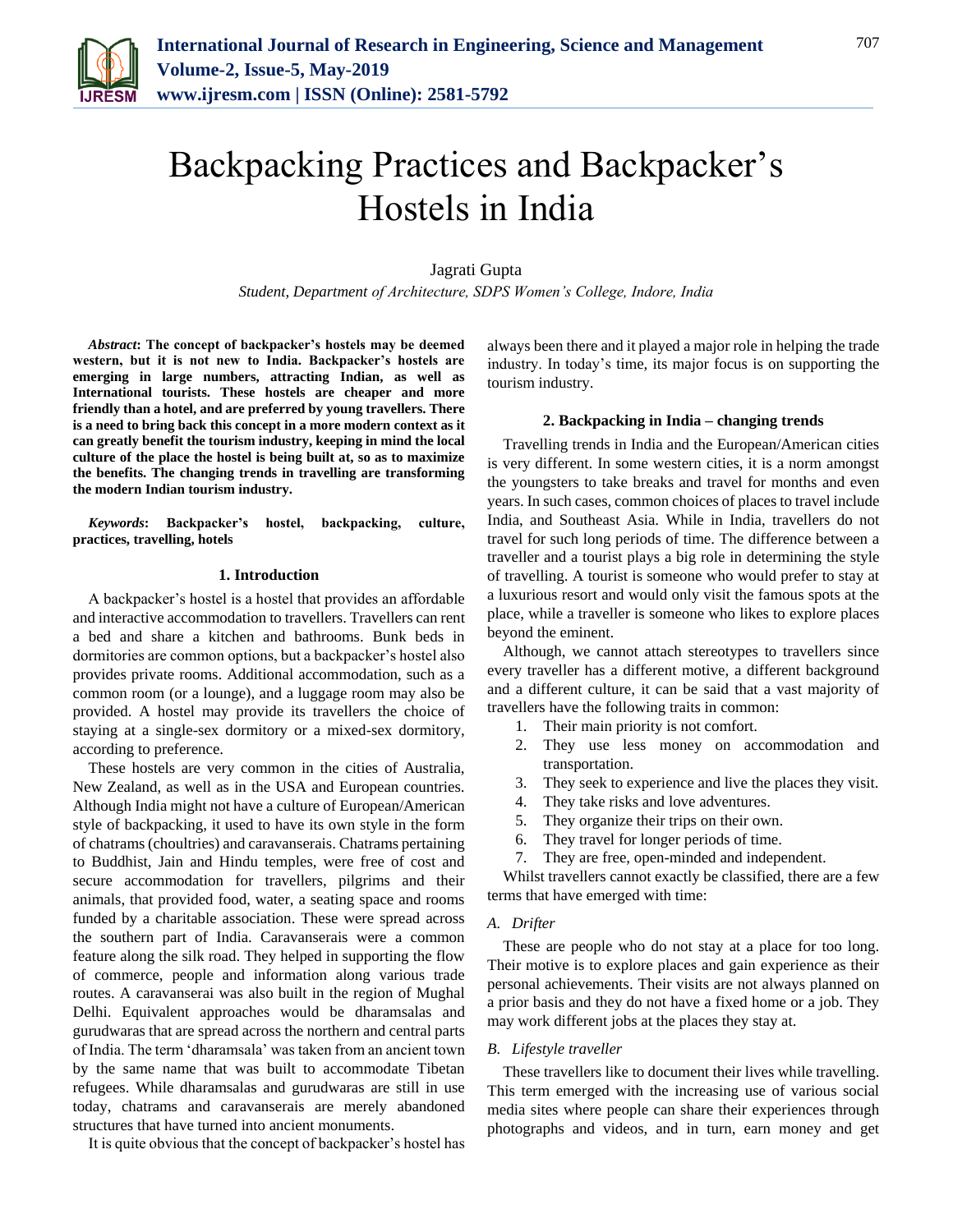

publicity. Travelling is entirely a job or a part of their job. They may document the food, culture, monuments, modes of accommodation and transportation, etc. of the places they visit. They play a big role in representing these places.

### *C. Solo traveller*

As the name suggests, these travellers prefer to travel alone. The common motives behind this practice are self-exploration and attainment of peace through travelling. The young Indian traveller is still absorbing the concept of solo travelling. The practice is prominent amongst men, but as women are getting more independent and confident with time, they are getting involved now as well in great numbers, which has further contributed to the tourism industry.

The trend of travelling has entirely changed within a decade or so. The changed style of travelling with family and staying at a hotel, to travelling with friends or completely on your own while managing the finances, has had the biggest role to play in the rise of backpacker's hostels in the country.

# **3. Emergence of backpacker's hostels**

As mentioned earlier, India has always had the culture of travelling, but it was after the establishment of YHAI-Youth Hostel Association of India, that backpacker's hostels came into the limelight. There are either existing hotels that are associated with YHAI or hostels constructed by YHAI. They provide very cheap accommodation to its guests in the form of dormitories and shared kitchens. Only a few of their hostels appear in the good books of travellers due to lack of hygiene & staff, improper maintenance, as well as a lack of interactive spaces.

This is where private companies come into play. To encourage more Indians to travel, and to attract more foreign travellers, the first chain of backpacker's hostels in India was laid out by an Indian brand called 'Zostel' in the year 2013 by 7 students. With active hostels operating in 34 cities of India and 2 cities of Nepal, their target audience is majorly based of young travellers from age 18 to 35. Zostel soon became a widely-known brand, encouraging various backpacker's hostel brands to emerge as well, such as Moustache hostel, Banjara Hostel, The Hosteller, Backpacker Panda, Vedanta Wake-up!, etc.

The reasons why these hostels became more popular than YHAI hostels amongst the travellers are as follows:

- 1. They provide a safer and cleaner accommodation.
- 2. They hire quality staff.
- 3. They provide open, interactive spaces.
- 4. Most of them provide restaurants/cafes in the site of the hostel.
- 5. Most of them provide airport pick-up service.
- 6. They do not place any conditions regarding membership requirement, unlike YHAI hostels.
- 7. They provide better staying conditions than YHAI at nearly the same price, that are in par with the western traveller's expectations.
- 8. They provide a more modern and colourful look that is in sync with the millennial culture.
- 9. Most of these hostels once used to be hotels that could not operate too well given the changing trends and needed to be transformed. This left the hostels with an advantage of being situated at prime locations.

### **4. The problems**

Modern backpacking practices are fairly new to India and thus they are very different from the traditional European practices. There are differences in the way backpacker's hostels are being approached by travellers in India. For example, European style of travelling is heterogeneous in nature, in a way that travellers have access to backpacker's hostels not only in tourist destinations, but inside busy cities as well. The image is completely opposite in India where these hostels are only available in major tourist hubs, such as Jodhpur, Jaipur, Manali, Bangalore, etc. when in reality, we need these hostels in small tourist destinations, as well as in cities. Encouraging tourists to travel to lesser-known tourist spots of Madhya Pradesh, Chhattisgarh, Orissa, and the North-Eastern states is very important for the advancement of the tourism industry. These states have immense potential in this sector, and yet they remain overshadowed by mainstream locations.

The following facts have been derived from the 'MP Tourism - Annual Report Tourism Survey for the State of M P 2013':

- 1. There arises a shortage of nearly 25,000 rooms during the peak season.
- 2. MP boasts of 3 UNESCO World Heritage Sites, 25 wildlife sanctuaries and major pilgrimage hubs like Ujjain, Amarkantak and Omkareshwar.
- 3. It is a potential foreign tourist hub with around 4 lakh foreigners visiting the state every year.
- 4. One of the major problems include poor air & rail connectivity that results in a lack of foreign travellers. There are just 5 airports in the state.
- 5. Moreover, the condition of roads is so bad, it has worsened the reputation of the state as a whole.
- 6. MP stood at the 7th position in the year 2015 in the list of states with domestic tourist arrival and 11th in foreign tourist arrival.
- 7. Annual tourist growth rate:

Domestic: 13.6%

Foreign: 8.7%

It is understandable why some states flourished in the tourism sector, and why the others did not. Acknowledging these facts will help us in understanding the current scenario of tourism in our country, about the growth of this sector along different paths, which will further help us in devising solutions towards improving the conditions.

# **5. Survey analysis**

A survey was needed to be conducted in order to obtain answers to some questions. A few questions were asked to